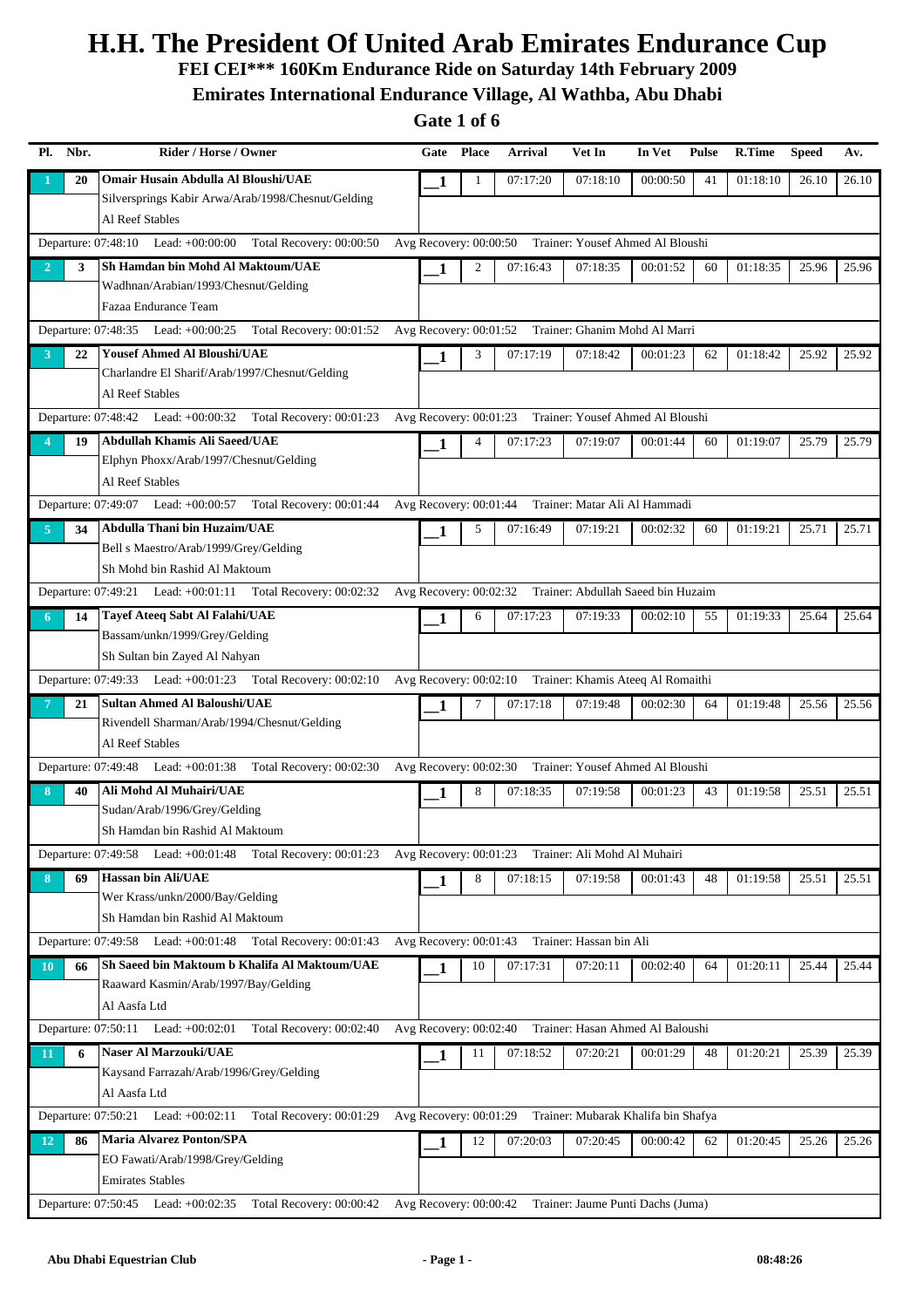**FEI CEI\*\*\* 160Km Endurance Ride on Saturday 14th February 2009**

**Emirates International Endurance Village, Al Wathba, Abu Dhabi**

| Pl.       | Nbr. | Rider / Horse / Owner                                                                                                     | Gate                     | <b>Place</b> | Arrival  | Vet In                                                   | In Vet   | <b>Pulse</b> | R.Time   | <b>Speed</b> | Av.   |
|-----------|------|---------------------------------------------------------------------------------------------------------------------------|--------------------------|--------------|----------|----------------------------------------------------------|----------|--------------|----------|--------------|-------|
| 13        | 70   | Harmke Margreta Westervelt/NET                                                                                            | 1                        | 13           | 07:18:12 | 07:20:48                                                 | 00:02:36 | 64           | 01:20:48 | 25.25        | 25.25 |
|           |      | Boesman/Anglo Arab/1998/Grey/Gelding                                                                                      |                          |              |          |                                                          |          |              |          |              |       |
|           |      | Sh Hamdan bin Rashid Al Maktoum                                                                                           |                          |              |          |                                                          |          |              |          |              |       |
|           |      | Departure: 07:50:48 Lead: +00:02:38 Total Recovery: 00:02:36                                                              | Avg Recovery: 00:02:36   |              |          | Trainer: Hassan bin Ali                                  |          |              |          |              |       |
| 14        | 35   | Majed Mohd Salman Al Sabri/UAE                                                                                            | 1                        | 14           | 07:18:52 | 07:20:52                                                 | 00:02:00 | 63           | 01:20:52 | 25.23        | 25.23 |
|           |      | Obelia Azureenne/Selle Francais/2002/Bay/Mare                                                                             |                          |              |          |                                                          |          |              |          |              |       |
|           |      | Sh Mohd bin Rashid Al Maktoum                                                                                             |                          |              |          |                                                          |          |              |          |              |       |
|           |      | Departure: 07:50:52 Lead: +00:02:42 Total Recovery: 00:02:00                                                              | Avg Recovery: $00:02:00$ |              |          | Trainer: Abdullah Saeed bin Huzaim                       |          |              |          |              |       |
| 15        | 45   | Hamad Ibrahim Abdulla Al Marzouqi/UAE                                                                                     | 1                        | 15           | 07:18:42 | 07:21:19                                                 | 00:02:37 | 62           | 01:21:19 | 25.09        | 25.09 |
|           |      | Bemira De Bozouls/Arabian/1998/Grey/Mare                                                                                  |                          |              |          |                                                          |          |              |          |              |       |
|           |      | Sh Hamdan bin Rashid Al Maktoum                                                                                           |                          |              |          |                                                          |          |              |          |              |       |
|           |      | Departure: 07:51:19 Lead: +00:03:09 Total Recovery: 00:02:37                                                              | Avg Recovery: 00:02:37   |              |          | Trainer: Ali Mohd Al Muhairi                             |          |              |          |              |       |
| 16        | 25   | <b>Munthar Ahmed Al Baloushi/UAE</b>                                                                                      | 1                        | 16           | 07:17:27 | 07:21:33                                                 | 00:04:06 | 60           | 01:21:33 | 25.02        | 25.02 |
|           |      | Al Notarj Zhaan/Arab/1997/Chesnut/Gelding<br>Al Reef Stables                                                              |                          |              |          |                                                          |          |              |          |              |       |
|           |      | Departure: 07:51:33 Lead: +00:03:23 Total Recovery: 00:04:06 Avg Recovery: 00:04:06 Trainer: Yousef Ahmed Al Bloushi      |                          |              |          |                                                          |          |              |          |              |       |
|           |      |                                                                                                                           |                          |              |          |                                                          |          |              |          |              |       |
| 17        | 37   | Buti Ali Saif Ali Al Nuaimi/UAE<br>Zita/Arab/1997/Grey/Mare                                                               | 1                        | 17           | 07:20:09 | 07:21:34                                                 | 00:01:25 | 61           | 01:21:34 | 25.01        | 25.01 |
|           |      | Sh Mohd bin Rashid Al Maktoum                                                                                             |                          |              |          |                                                          |          |              |          |              |       |
|           |      | Total Recovery: 00:01:25 Avg Recovery: 00:01:25 Trainer: Abdullah Saeed bin Huzaim<br>Departure: 07:51:34 Lead: +00:03:24 |                          |              |          |                                                          |          |              |          |              |       |
| 18        | 41   | Thani Mohd Al Muhairi/UAE                                                                                                 |                          | 18           | 07:19:53 | 07:21:43                                                 | 00:01:50 | 42           | 01:21:43 | 24.96        | 24.96 |
|           |      | Akasha Sansation/Arab/1999/Bay/Stallion                                                                                   | 1                        |              |          |                                                          |          |              |          |              |       |
|           |      | Sh Hamdan bin Rashid Al Maktoum                                                                                           |                          |              |          |                                                          |          |              |          |              |       |
|           |      | Departure: 07:51:43 Lead: +00:03:33 Total Recovery: 00:01:50                                                              | Avg Recovery: 00:01:50   |              |          | Trainer: Ali Mohd Al Muhairi                             |          |              |          |              |       |
| 19        | 12   | Sh Khaled bin Sultan Al Nahyan/UAE                                                                                        | 1                        | 19           | 07:18:37 | 07:21:44                                                 | 00:03:07 | 63           | 01:21:44 | 24.96        | 24.96 |
|           |      | Nemer[Roxborough Zepher]/Arab/1996/Chesnut/Geld                                                                           |                          |              |          |                                                          |          |              |          |              |       |
|           |      | Sh Sultan bin Zayed Al Nahyan                                                                                             |                          |              |          |                                                          |          |              |          |              |       |
|           |      | Departure: 07:51:44 Lead: +00:03:34 Total Recovery: 00:03:07                                                              | Avg Recovery: 00:03:07   |              |          | Trainer: Khamis Ateeq Al Romaithi                        |          |              |          |              |       |
| <b>20</b> | 17   | Abdul Rahman Mohd Karam Shirouh/UAE                                                                                       | 1                        | 20           | 07:18:48 | 07:21:56                                                 | 00:03:08 | 57           | 01:21:56 | 24.90        | 24.90 |
|           |      | Akab[Kalkadoon Nijinsky]/Anglo Arab/1997/Bay/Geld                                                                         |                          |              |          |                                                          |          |              |          |              |       |
|           |      | Sh Sultan bin Zayed Al Nahyan                                                                                             |                          |              |          |                                                          |          |              |          |              |       |
|           |      | Departure: 07:51:56 Lead: +00:03:46 Total Recovery: 00:03:08                                                              |                          |              |          | Avg Recovery: 00:03:08 Trainer: Khamis Ateeq Al Romaithi |          |              |          |              |       |
| 21        | 64   | Saleh Abdulla Saleh Al Ameri/UAE                                                                                          | 1                        | 21           | 07:20:07 | 07:22:00                                                 | 00:01:53 | 51           | 01:22:00 | 24.88        | 24.88 |
|           |      | Black Prince/Anglo Arab/2002/Dark Bay/Gelding                                                                             |                          |              |          |                                                          |          |              |          |              |       |
|           |      | Al Wathba Stables                                                                                                         |                          |              |          |                                                          |          |              |          |              |       |
|           |      | Departure: 07:52:00 Lead: +00:03:50<br>Total Recovery: 00:01:53                                                           | Avg Recovery: $00:01:53$ |              |          | Trainer: Musallem Salem Al Amri                          |          |              |          |              |       |
| 22        | 10   | Salem Rashed bin Ghadayer/UAE                                                                                             | 1                        | 22           | 07:20:12 | 07:22:04                                                 | 00:01:52 | 53           | 01:22:04 | 24.86        | 24.86 |
|           |      | Sas Alexis/Arab/1996/Grey/Gelding                                                                                         |                          |              |          |                                                          |          |              |          |              |       |
|           |      | Fazaa Endurance Team                                                                                                      |                          |              |          |                                                          |          |              |          |              |       |
|           |      | Departure: 07:52:04 Lead: +00:03:54 Total Recovery: 00:01:52 Avg Recovery: 00:01:52 Trainer: Ghanim Mohd Al Marri         |                          |              |          |                                                          |          |              |          |              |       |
| 23        | 36   | Khalifa Salman Mohd Al Sabri/UAE                                                                                          | 1                        | 23           | 07:19:56 | 07:22:10                                                 | 00:02:14 | 60           | 01:22:10 | 24.83        | 24.83 |
|           |      | Akasha Sannash/unkn/2001/Chesnut/Gelding<br>Sh Mohd bin Rashid Al Maktoum                                                 |                          |              |          |                                                          |          |              |          |              |       |
|           |      | Departure: 07:52:10 Lead: +00:04:00 Total Recovery: 00:02:14                                                              | Avg Recovery: 00:02:14   |              |          | Trainer: Abdullah Saeed bin Huzaim                       |          |              |          |              |       |
|           |      | <b>Bader Ali Saeed Al Kayoumi/UAE</b>                                                                                     |                          |              |          |                                                          |          |              |          |              |       |
| 24        | 13   | Silvina/Part Arab/1999/Bay/Mare                                                                                           | 1                        | 24           | 07:20:19 | 07:22:15                                                 | 00:01:56 | 57           | 01:22:15 | 24.80        | 24.80 |
|           |      | Sh Sultan bin Zayed Al Nahyan                                                                                             |                          |              |          |                                                          |          |              |          |              |       |
|           |      | Departure: 07:52:15 Lead: +00:04:05 Total Recovery: 00:01:56 Avg Recovery: 00:01:56 Trainer: Khamis Ateeq Al Romaithi     |                          |              |          |                                                          |          |              |          |              |       |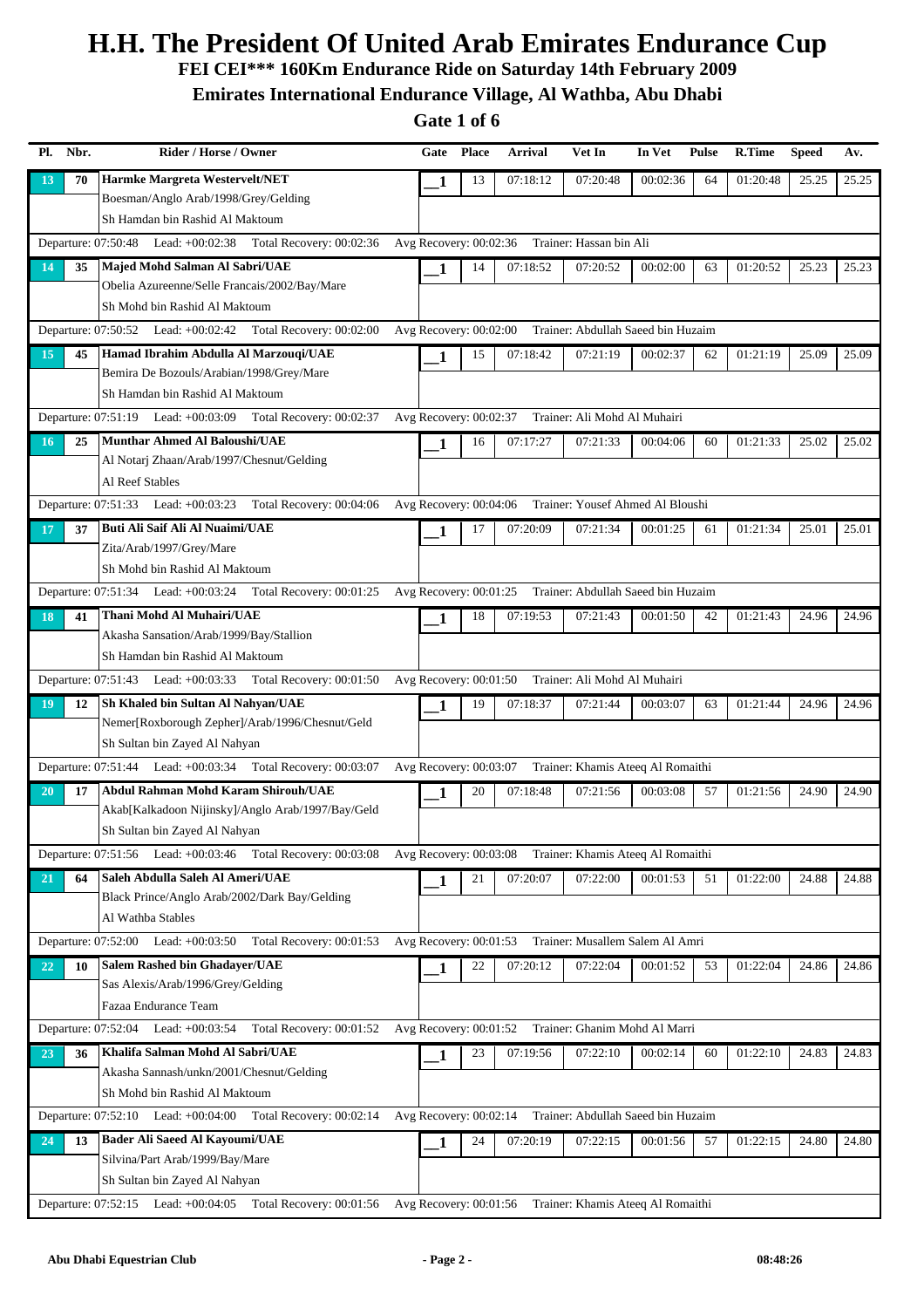**FEI CEI\*\*\* 160Km Endurance Ride on Saturday 14th February 2009**

**Emirates International Endurance Village, Al Wathba, Abu Dhabi**

| Pl. | Nbr. | Rider / Horse / Owner                                                                                                     | Gate                     | <b>Place</b> | <b>Arrival</b> | Vet In                                                     | In Vet   | <b>Pulse</b> | R.Time   | <b>Speed</b> | Av.   |
|-----|------|---------------------------------------------------------------------------------------------------------------------------|--------------------------|--------------|----------------|------------------------------------------------------------|----------|--------------|----------|--------------|-------|
| 25  | 61   | Ali Khalfan Al Jahouri/UAE                                                                                                | 1                        | 25           | 07:21:06       | 07:22:27                                                   | 00:01:21 | 55           | 01:22:27 | 24.74        | 24.74 |
|     |      | Malton El Nino/Arab/1997/Grey/Gelding                                                                                     |                          |              |                |                                                            |          |              |          |              |       |
|     |      | Al Wathba Stables                                                                                                         |                          |              |                |                                                            |          |              |          |              |       |
|     |      | Departure: 07:52:27 Lead: +00:04:17 Total Recovery: 00:01:21                                                              |                          |              |                | Avg Recovery: 00:01:21 Trainer: Ali Khalfan Al Jahouri     |          |              |          |              |       |
| 26  | 11   | Sh Hazza bin Sultan Al Nahyan/UAE                                                                                         | 1                        | 26           | 07:20:40       | 07:22:46                                                   | 00:02:06 | 53           | 01:22:46 | 24.65        | 24.65 |
|     |      | Nadja Lotoise/Arab/1997/Grey/Mare                                                                                         |                          |              |                |                                                            |          |              |          |              |       |
|     |      | Sh Sultan bin Zayed Al Nahyan                                                                                             |                          |              |                |                                                            |          |              |          |              |       |
|     |      | Departure: 07:52:46 Lead: +00:04:36 Total Recovery: 00:02:06                                                              | Avg Recovery: 00:02:06   |              |                | Trainer: Khamis Ateeq Al Romaithi                          |          |              |          |              |       |
| 27  | 56   | Fauiz Jameel Al Turkomani/KSA                                                                                             | 1                        | 27           | 07:21:10       | 07:22:57                                                   | 00:01:47 | 64           | 01:22:57 | 24.59        | 24.59 |
|     |      | Amira Kel/unkn/1998/Chesnut/Gelding                                                                                       |                          |              |                |                                                            |          |              |          |              |       |
|     |      | Sh Mohd bin Rashid Al Maktoum                                                                                             |                          |              |                |                                                            |          |              |          |              |       |
|     |      | Departure: 07:52:57 Lead: +00:04:47 Total Recovery: 00:01:47                                                              | Avg Recovery: 00:01:47   |              |                | Trainer: Ghanim Mohd Al Marri                              |          |              |          |              |       |
| 28  | 18   | Ahmed Khadem Al Hamili/UAE                                                                                                | 1                        | 28           | 07:20:40       | 07:23:19                                                   | 00:02:39 | 63           | 01:23:19 | 24.48        | 24.48 |
|     |      | Carpe Diem/Crossbred/2001/Chesnut/Gelding                                                                                 |                          |              |                |                                                            |          |              |          |              |       |
|     |      | Sh Sultan bin Zayed Al Nahyan                                                                                             |                          |              |                |                                                            |          |              |          |              |       |
|     |      | Departure: 07:53:19 Lead: +00:05:09<br>Total Recovery: 00:02:39                                                           | Avg Recovery: 00:02:39   |              |                | Trainer: Abdul Rahim Helal Al Jenaibi                      |          |              |          |              |       |
| 29  | 38   | Salman Ali Al Sabri/UAE                                                                                                   | 1                        | 29           | 07:17:17       | 07:23:29                                                   | 00:06:12 | 56           | 01:23:29 | 24.44        | 24.44 |
|     |      | Alegria/Arab/1998/Grey/Mare                                                                                               |                          |              |                |                                                            |          |              |          |              |       |
|     |      | Sh Mohd bin Rashid Al Maktoum                                                                                             |                          |              |                |                                                            |          |              |          |              |       |
|     |      | Departure: 07:53:29 Lead: +00:05:19 Total Recovery: 00:06:12 Avg Recovery: 00:06:12 Trainer: Abdullah Saeed bin Huzaim    |                          |              |                |                                                            |          |              |          |              |       |
| 30  | 15   | Jasim Ali Abdulla Yousif Al Hammadi/UAE                                                                                   | 1                        | 30           | 07:21:14       | 07:24:02                                                   | 00:02:48 | 60           | 01:24:02 | 24.28        | 24.28 |
|     |      | Cashmere/Arab/1996/Grey/Gelding                                                                                           |                          |              |                |                                                            |          |              |          |              |       |
|     |      | Sh Sultan bin Zayed Al Nahyan                                                                                             |                          |              |                |                                                            |          |              |          |              |       |
|     |      | Departure: 07:54:02 Lead: +00:05:52 Total Recovery: 00:02:48                                                              | Avg Recovery: 00:02:48   |              |                | Trainer: Khamis Ateeq Al Romaithi                          |          |              |          |              |       |
| 31  | 74   | Sh Abdullah bin Faisal Al Qasimi/UAE                                                                                      | 1                        | 31           | 07:23:24       | 07:24:27                                                   | 00:01:03 | 41           | 01:24:27 | 24.16        | 24.16 |
|     |      | Castlebar Sobia/Arab/1999/Chesnut/Mare                                                                                    |                          |              |                |                                                            |          |              |          |              |       |
|     |      | Sh Faisal bin Saqr Al Qasimi                                                                                              |                          |              |                |                                                            |          |              |          |              |       |
|     |      | Departure: 07:54:27 Lead: +00:06:17 Total Recovery: 00:01:03                                                              | Avg Recovery: 00:01:03   |              |                | Trainer: Anzaq Mehmood                                     |          |              |          |              |       |
| 32  | 5    | Dhahi Abdullah Khamis Al Dhahi/UAE                                                                                        | 1                        | 32           | 07:23:12       | 07:24:46                                                   | 00:01:34 | 61           | 01:24:46 | 24.07        | 24.07 |
|     |      | Kohinoor de Crouz/Anglo/1998/Grey/Gelding                                                                                 |                          |              |                |                                                            |          |              |          |              |       |
|     |      | Al Aasfa Ltd                                                                                                              |                          |              |                |                                                            |          |              |          |              |       |
|     |      | Departure: 07:54:46 Lead: +00:06:36 Total Recovery: 00:01:34                                                              |                          |              |                | Avg Recovery: 00:01:34 Trainer: Mubarak Khalifa bin Shafya |          |              |          |              |       |
| 33  | 4    | <b>Mohammed Ahmed Al Subousi/UAE</b>                                                                                      | 1                        | 33           | 07:23:12       | 07:25:03                                                   | 00:01:51 | 55           | 01:25:03 | 23.99        | 23.99 |
|     |      | Jordan Vale Red Cloud/Arab/1997/Chesnut/Gelding<br>Sh Mohd bin Rashid Al Maktoum                                          |                          |              |                |                                                            |          |              |          |              |       |
|     |      |                                                                                                                           |                          |              |                |                                                            |          |              |          |              |       |
|     |      | Departure: 07:55:03 Lead: +00:06:53 Total Recovery: 00:01:51                                                              |                          |              |                | Avg Recovery: 00:01:51 Trainer: Mubarak Khalifa bin Shafya |          |              |          |              |       |
| 34  | 24   | Mohammad Jasem Rahimi/UAE<br>Corleone/Anglo Arab/1998/Chesnut/Gelding                                                     | 1                        | 34           | 07:23:22       | 07:25:08                                                   | 00:01:46 | 61           | 01:25:08 | 23.96        | 23.96 |
|     |      | Al Reef Stables                                                                                                           |                          |              |                |                                                            |          |              |          |              |       |
|     |      | Departure: 07:55:08 Lead: +00:06:58<br>Total Recovery: 00:01:46 Avg Recovery: 00:01:46 Trainer: Abdullah Hasan Al Hammadi |                          |              |                |                                                            |          |              |          |              |       |
|     |      | Marzooq Salem Al Marri/UAE                                                                                                |                          |              |                |                                                            |          |              |          |              |       |
| 35  | 62   | Yentl Raban/Arab/2001/Grey/Gelding                                                                                        | 1                        | 35           | 07:20:14       | 07:25:09                                                   | 00:04:55 | 57           | 01:25:09 | 23.96        | 23.96 |
|     |      | Al Wathba Stables                                                                                                         |                          |              |                |                                                            |          |              |          |              |       |
|     |      | Departure: 07:55:09 Lead: +00:06:59<br>Total Recovery: 00:04:55                                                           | Avg Recovery: $00:04:55$ |              |                | Trainer: Musallem Salem Al Amri                            |          |              |          |              |       |
| 36  | 68   | Hassan Abdulla Yousef Al Hammadi/UAE                                                                                      |                          | 36           | 07:23:32       | 07:26:01                                                   | 00:02:29 | 48           | 01:26:01 | 23.72        | 23.72 |
|     |      | Beauty Boy/Crossbred/1999/Grey/Gelding                                                                                    | 1                        |              |                |                                                            |          |              |          |              |       |
|     |      | Al Wathba Stables                                                                                                         |                          |              |                |                                                            |          |              |          |              |       |
|     |      | Departure: 07:56:01 Lead: +00:07:51<br>Total Recovery: 00:02:29                                                           | Avg Recovery: 00:02:29   |              |                | Trainer: Sh Mansoor bin Zayed Al Nahyan                    |          |              |          |              |       |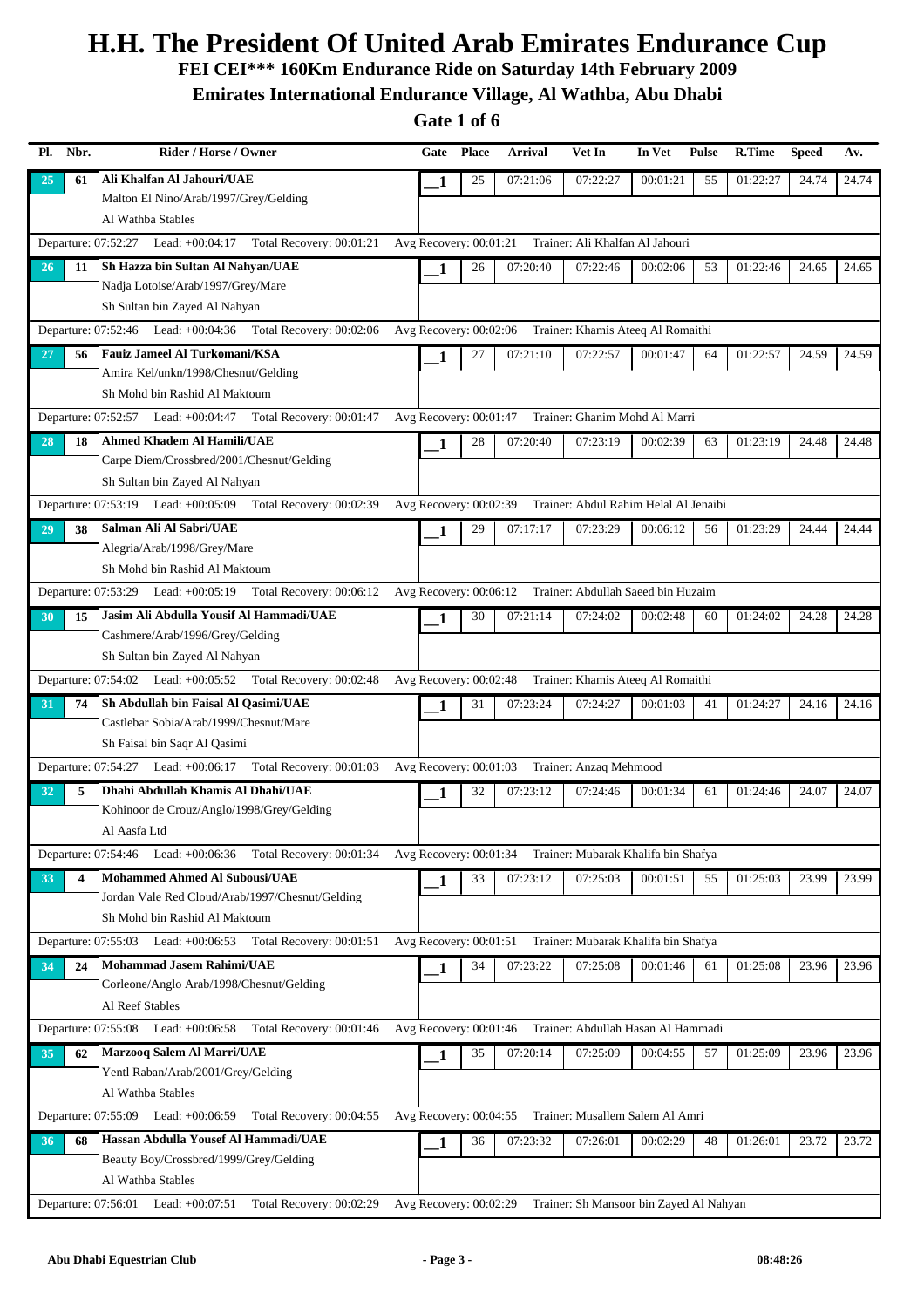**FEI CEI\*\*\* 160Km Endurance Ride on Saturday 14th February 2009**

**Emirates International Endurance Village, Al Wathba, Abu Dhabi**

| Pl. | Nbr. | Rider / Horse / Owner                                                     | Gate                     | <b>Place</b> | <b>Arrival</b> | Vet In                                                    | In Vet   | Pulse | R.Time   | <b>Speed</b> | Av.   |
|-----|------|---------------------------------------------------------------------------|--------------------------|--------------|----------------|-----------------------------------------------------------|----------|-------|----------|--------------|-------|
| 37  | 50   | Ahmed Salem Mohd Al Subousi/UAE                                           | 1                        | 37           | 07:23:17       | 07:29:42                                                  | 00:06:25 | 59    | 01:29:42 | 22.74        | 22.74 |
|     |      | Izra Farouk/unkn/1997/Grey/Stallion                                       |                          |              |                |                                                           |          |       |          |              |       |
|     |      | Al Aasfa Ltd                                                              |                          |              |                |                                                           |          |       |          |              |       |
|     |      | Departure: 07:59:42 Lead: +00:11:32 Total Recovery: 00:06:25              | Avg Recovery: 00:06:25   |              |                | Trainer: Ghulam Nader Mohd [Abbas]                        |          |       |          |              |       |
| 38  | 23   | Khalid Abdul Rahim Al Hammadi/UAE                                         | 1                        | 38           | 07:28:02       | 07:30:52                                                  | 00:02:50 | 64    | 01:30:52 | 22.45        | 22.45 |
|     |      | Glendy Summerdance/Part Arab/2000/Bay/Mare                                |                          |              |                |                                                           |          |       |          |              |       |
|     |      | Al Reef Stables                                                           |                          |              |                |                                                           |          |       |          |              |       |
|     |      | Departure: 08:00:52 Lead: +00:12:42 Total Recovery: 00:02:50              |                          |              |                | Avg Recovery: 00:02:50 Trainer: Abdullah Hasan Al Hammadi |          |       |          |              |       |
| 39  | 79   | Pio Juan Miguel Olascoaga Amaya/URU                                       | 1                        | 39           | 07:29:58       | 07:31:07                                                  | 00:01:09 | 60    | 01:31:07 | 22.39        | 22.39 |
|     |      | Ultimo/Arab/1998/Chesnut/Gelding                                          |                          |              |                |                                                           |          |       |          |              |       |
|     |      | Sh Sultan bin Khalifa Al Nahyan                                           |                          |              |                |                                                           |          |       |          |              |       |
|     |      | Departure: $08:01:07$ Lead: $+00:12:57$<br>Total Recovery: 00:01:09       | Avg Recovery: 00:01:09   |              |                | Trainer: Salem Juma Al Ketbi                              |          |       |          |              |       |
| 40  | 88   | Sh Rashid Dalmook Juma Al Maktoum/UAE                                     | 1                        | 40           | 07:29:17       | 07:31:14                                                  | 00:01:57 | 55    | 01:31:14 | 22.36        | 22.36 |
|     |      | Lester/unkn/1999/Bay/Gelding                                              |                          |              |                |                                                           |          |       |          |              |       |
|     |      | <b>Emirates Stables</b>                                                   |                          |              |                |                                                           |          |       |          |              |       |
|     |      | Total Recovery: 00:01:57<br>Departure: $08:01:14$ Lead: $+00:13:04$       |                          |              |                | Avg Recovery: 00:01:57 Trainer: Jaume Punti Dachs (Juma)  |          |       |          |              |       |
| 41  | 87   | <b>Julien Goachet/FRA</b>                                                 | 1                        | 41           | 07:29:17       | 07:31:15                                                  | 00:01:58 | 61    | 01:31:15 | 22.36        | 22.36 |
|     |      | Toro/unkn/1998/Chesnut/Gelding                                            |                          |              |                |                                                           |          |       |          |              |       |
|     |      | <b>Emirates Stables</b>                                                   |                          |              |                |                                                           |          |       |          |              |       |
|     |      | Departure: 08:01:15 Lead: +00:13:05 Total Recovery: 00:01:58              | Avg Recovery: $00:01:58$ |              |                | Trainer: Jaume Punti Dachs (Juma)                         |          |       |          |              |       |
| 42  | 42   | <b>Rashed Mohd Al Sayegh/UAE</b>                                          | 1                        | 42           | 07:29:56       | 07:31:27                                                  | 00:01:31 | 47    | 01:31:27 | 22.31        | 22.31 |
|     |      | Hedoria Namib/Arab/1997/Bay/Gelding                                       |                          |              |                |                                                           |          |       |          |              |       |
|     |      | Sh Hamdan bin Rashid Al Maktoum                                           |                          |              |                |                                                           |          |       |          |              |       |
|     |      | Departure: 08:01:27 Lead: +00:13:17 Total Recovery: 00:01:31              | Avg Recovery: 00:01:31   |              |                | Trainer: Ali Mohd Al Muhairi                              |          |       |          |              |       |
| 43  | 60   | Abdulla Essa Mohd Al Buziri/UAE<br>Dunbar Midas/Arab/1998/Chesnut/Gelding | 1                        | 43           | 07:28:14       | 07:33:06                                                  | 00:04:52 | 62    | 01:33:06 | 21.91        | 21.91 |
|     |      | Fazaa Endurance Team                                                      |                          |              |                |                                                           |          |       |          |              |       |
|     |      | Total Recovery: 00:04:52<br>Departure: $08:03:06$ Lead: $+00:14:56$       |                          |              |                | Avg Recovery: 00:04:52 Trainer: Ahmed bin Ghalaita        |          |       |          |              |       |
|     |      | <b>Antonio Moreno/SPA</b>                                                 |                          |              |                |                                                           |          |       |          |              |       |
| 44  | 82   | Magic Glenn Hi Di/Anglo Arab/1997/Grey/Gelding                            | 1                        | 44           | 07:30:37       | 07:33:12                                                  | 00:02:35 | 64    | 01:33:12 | 21.89        | 21.89 |
|     |      | <b>Emirates Stables</b>                                                   |                          |              |                |                                                           |          |       |          |              |       |
|     |      | Departure: 08:03:12 Lead: +00:15:02 Total Recovery: 00:02:35              |                          |              |                | Avg Recovery: 00:02:35 Trainer: Antonio Moreno            |          |       |          |              |       |
|     |      | Sofia Fernandez Danvila/SPA                                               |                          |              |                |                                                           |          |       |          |              |       |
| 45  | 39   | Nadra/Arab/2000/Bay/Mare                                                  | 1                        | 45           | 07:29:45       | 07:34:57                                                  | 00:05:12 | 64    | 01:34:57 | 21.48        | 21.48 |
|     |      | Sh Mohd bin Rashid Al Maktoum                                             |                          |              |                |                                                           |          |       |          |              |       |
|     |      | Departure: $08:04:57$ Lead: $+00:16:47$<br>Total Recovery: 00:05:12       | Avg Recovery: $00:05:12$ |              |                | Trainer: Abdullah Saeed bin Huzaim                        |          |       |          |              |       |
| 46  | 57   | <b>Uma Mencia Uranga/SPA</b>                                              |                          | 46           | 07:30:35       | 07:36:38                                                  | 00:06:03 | 64    | 01:36:38 | 21.11        | 21.11 |
|     |      | Hazeldean Emilio/Arab/1997/Grey/Gelding                                   | 1                        |              |                |                                                           |          |       |          |              |       |
|     |      | Fazaa Endurance Team                                                      |                          |              |                |                                                           |          |       |          |              |       |
|     |      | Total Recovery: 00:06:03<br>Departure: 08:06:38 Lead: +00:18:28           | Avg Recovery: 00:06:03   |              |                | Trainer: Ghanim Mohd Al Marri                             |          |       |          |              |       |
| 47  | 104  | <b>Margaret Wade/AUS</b>                                                  | 1                        | 47           | 07:36:52       | 07:39:35                                                  | 00:02:43 | 63    | 01:39:35 | 20.48        | 20.48 |
|     |      | Castlebar Kalahari/Anglo Arab/1998/Bay/Mare                               |                          |              |                |                                                           |          |       |          |              |       |
|     |      | Margaret Wade                                                             |                          |              |                |                                                           |          |       |          |              |       |
|     |      | Departure: 08:09:35 Lead: +00:21:25<br>Total Recovery: 00:02:43           | Avg Recovery: 00:02:43   |              |                | Trainer: Margaret Wade                                    |          |       |          |              |       |
| 48  | 43   | <b>Alice Beet/GBR</b>                                                     | 1                        | 48           | 07:38:08       | 07:39:53                                                  | 00:01:45 | 56    | 01:39:53 | 20.42        | 20.42 |
|     |      | Laouenn De Kerpont/Part Arab/1999/Bay/Gelding                             |                          |              |                |                                                           |          |       |          |              |       |
|     |      | Sh Hamdan bin Rashid Al Maktoum                                           |                          |              |                |                                                           |          |       |          |              |       |
|     |      | Departure: 08:09:53 Lead: +00:21:43 Total Recovery: 00:01:45              |                          |              |                | Avg Recovery: 00:01:45 Trainer: Ali Mohd Al Muhairi       |          |       |          |              |       |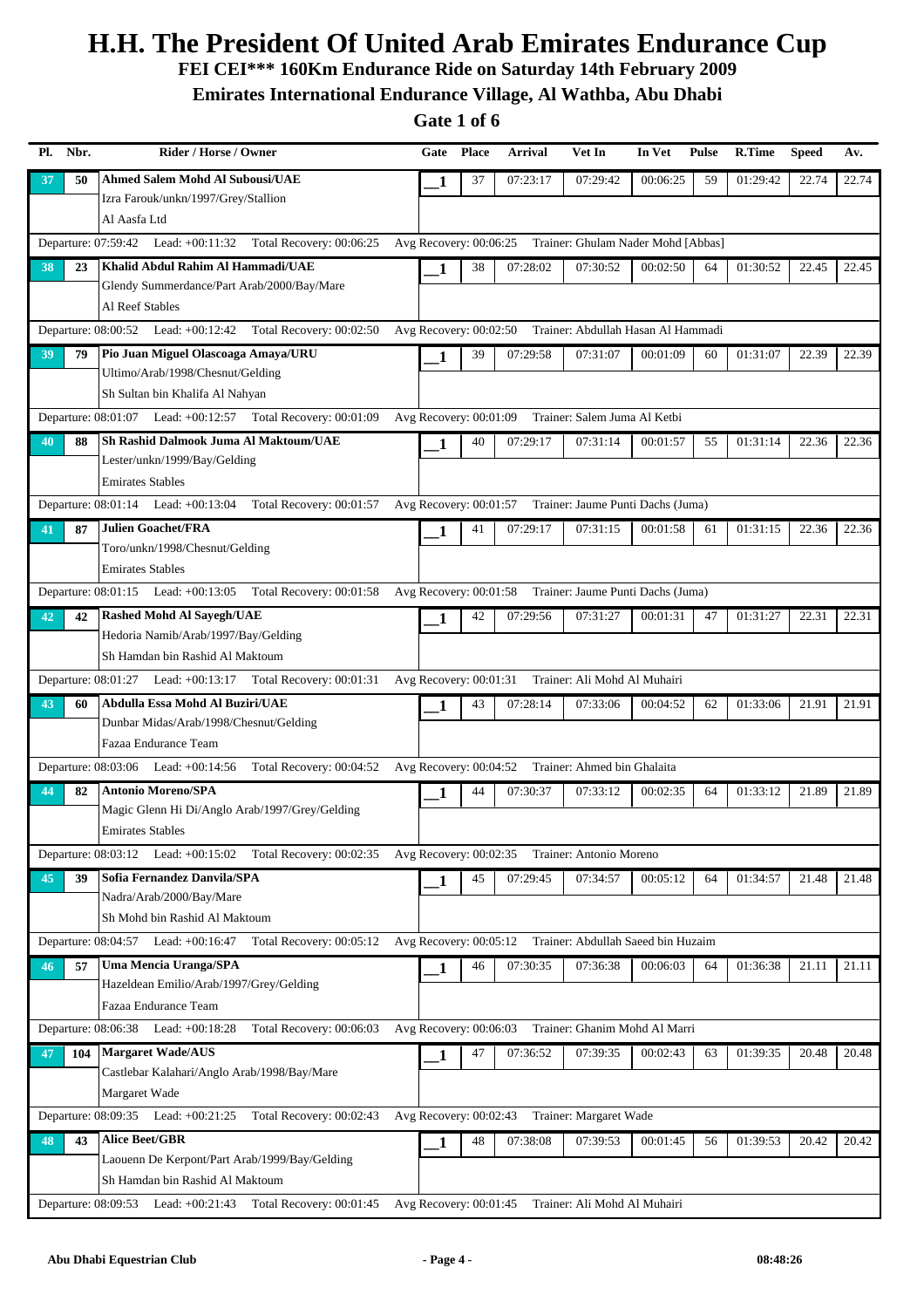**FEI CEI\*\*\* 160Km Endurance Ride on Saturday 14th February 2009**

**Emirates International Endurance Village, Al Wathba, Abu Dhabi**

| Nbr.<br>Pl.      | Rider / Horse / Owner                                                                                        | Gate                   | <b>Place</b> | <b>Arrival</b>                                                   | Vet In                          | In Vet   | <b>Pulse</b> | R.Time   | <b>Speed</b> | Av.   |
|------------------|--------------------------------------------------------------------------------------------------------------|------------------------|--------------|------------------------------------------------------------------|---------------------------------|----------|--------------|----------|--------------|-------|
| 49<br>80         | <b>Devi Singh Inda/IND</b>                                                                                   | 1                      | 49           | 07:39:47                                                         | 07:40:56                        | 00:01:09 | 55           | 01:40:56 | 20.21        | 20.21 |
|                  | Salashil/Arab/1997/Grey/Gelding                                                                              |                        |              |                                                                  |                                 |          |              |          |              |       |
|                  | Sh Sultan bin Khalifa Al Nahyan                                                                              |                        |              |                                                                  |                                 |          |              |          |              |       |
|                  | Departure: 08:10:56 Lead: +00:22:46 Total Recovery: 00:01:09                                                 | Avg Recovery: 00:01:09 |              |                                                                  | Trainer: Salem Juma Al Ketbi    |          |              |          |              |       |
| 50<br>90         | <b>Kishor Singh Swaroop Singh/IND</b>                                                                        | 1                      | 50           | 07:39:31                                                         | 07:41:08                        | 00:01:37 | 49           | 01:41:08 | 20.17        | 20.17 |
|                  | Cedara Lodge Remal/Arab/1997/Bay/Gelding                                                                     |                        |              |                                                                  |                                 |          |              |          |              |       |
|                  | Al Aasfa Ltd                                                                                                 |                        |              |                                                                  |                                 |          |              |          |              |       |
|                  | Departure: 08:11:08 Lead: +00:22:58<br>Total Recovery: 00:01:37                                              | Avg Recovery: 00:01:37 |              |                                                                  | Trainer: Ahmed Mohd Al Marri    |          |              |          |              |       |
| 51<br>52         | <b>Yaqoob Yousuf Mohd Alajmi/UAE</b>                                                                         | 1                      | 51           | 07:39:54                                                         | 07:42:40                        | 00:02:46 | 59           | 01:42:40 | 19.87        | 19.87 |
|                  | Henley Farm Wasi/unkn/2000/Grey/Gelding                                                                      |                        |              |                                                                  |                                 |          |              |          |              |       |
|                  | Sh Mohd bin Rashid Al Maktoum                                                                                |                        |              |                                                                  |                                 |          |              |          |              |       |
|                  | Departure: 08:12:40 Lead: +00:24:30 Total Recovery: 00:02:46                                                 | Avg Recovery: 00:02:46 |              |                                                                  | Trainer: Mohd Saif Ahmed        |          |              |          |              |       |
| 77<br>52         | Sheikha Madiya Hasher Al Maktoum/UAE                                                                         | 1                      | 52           | 07:40:01                                                         | 07:43:15                        | 00:03:14 | 61           | 01:43:15 | 19.76        | 19.76 |
|                  | Solid Asa Rock/Arabian/1994/Grey/Stallion                                                                    |                        |              |                                                                  |                                 |          |              |          |              |       |
|                  | Sh Mohd bin Rashid Al Maktoum                                                                                |                        |              |                                                                  |                                 |          |              |          |              |       |
|                  | Departure: 08:13:15 Lead: +00:25:05 Total Recovery: 00:03:14                                                 |                        |              | Avg Recovery: 00:03:14 Trainer: Sheikha Madiya Hasher Al Maktoum |                                 |          |              |          |              |       |
| 53<br><b>120</b> | <b>Janice Ann Worthington/USA</b>                                                                            | 1                      | 53           | 07:40:59                                                         | 07:43:23                        | 00:02:24 | 63           | 01:43:23 | 19.73        | 19.73 |
|                  | Golden Lightning/Arab/2000/Grey/Stallion                                                                     |                        |              |                                                                  |                                 |          |              |          |              |       |
|                  | Janice Ann Worthington                                                                                       |                        |              |                                                                  |                                 |          |              |          |              |       |
|                  | Departure: $08:13:23$ Lead: $+00:25:13$<br>Total Recovery: 00:02:24                                          | Avg Recovery: 00:02:24 |              |                                                                  | Trainer: Janice Ann Worthington |          |              |          |              |       |
| 54<br>49         | Layla Abdul Aziz Al Redha/UAE                                                                                | 1                      | 54           | 07:40:02                                                         | 07:43:32                        | 00:03:30 | 63           | 01:43:32 | 19.70        | 19.70 |
|                  | Beyers/unknown/1993/Chesnut/Gelding                                                                          |                        |              |                                                                  |                                 |          |              |          |              |       |
|                  | Sh Mohd bin Rashid Al Maktoum                                                                                |                        |              |                                                                  |                                 |          |              |          |              |       |
|                  | Departure: 08:13:32 Lead: +00:25:22 Total Recovery: 00:03:30                                                 | Avg Recovery: 00:03:30 |              |                                                                  | Trainer: Reza Abbas Peikar      |          |              |          |              |       |
| 55<br>121        | <b>John Crandell III/USA</b>                                                                                 | 1                      | 55           | 07:41:06                                                         | 07:43:39                        | 00:02:33 | 63           | 01:43:39 | 19.68        | 19.68 |
|                  | LR Jasuur Melika/Arab/1997/Grey/Mare                                                                         |                        |              |                                                                  |                                 |          |              |          |              |       |
|                  | Linda Crandell                                                                                               |                        |              |                                                                  |                                 |          |              |          |              |       |
|                  | Departure: 08:13:39 Lead: +00:25:29<br>Total Recovery: 00:02:33                                              | Avg Recovery: 00:02:33 |              |                                                                  | Trainer: John Crandell          |          |              |          |              |       |
| 105<br>56        | <b>Maritza Pereira/BEL</b>                                                                                   | 1                      | 56           | 07:40:56                                                         | 07:44:25                        | 00:03:29 | 57           | 01:44:25 | 19.54        | 19.54 |
|                  | Taborah De Sier/Arab/1996/Grey/Mare                                                                          |                        |              |                                                                  |                                 |          |              |          |              |       |
|                  | Julie Otjacques                                                                                              |                        |              |                                                                  |                                 |          |              |          |              |       |
|                  | Departure: 08:14:25 Lead: +00:26:15 Total Recovery: 00:03:29 Avg Recovery: 00:03:29 Trainer: Maritza Pereira |                        |              |                                                                  |                                 |          |              |          |              |       |
| 57<br>107        | <b>Caroline Denayer/FRA</b><br>Kouleur Du Parc/Arab/1998/Grey/Mare                                           | 1                      | 57           | 07:40:53                                                         | 07:44:39                        | 00:03:46 | 63           | 01:44:39 | 19.49        | 19.49 |
|                  | Caroline Denayer                                                                                             |                        |              |                                                                  |                                 |          |              |          |              |       |
|                  | Departure: 08:14:39 Lead: +00:26:29<br>Total Recovery: 00:03:46                                              |                        |              | Avg Recovery: 00:03:46 Trainer: Caroline Denayer                 |                                 |          |              |          |              |       |
|                  | <b>Philippe Benoit/FRA</b>                                                                                   |                        |              |                                                                  |                                 |          |              |          |              |       |
| 58<br>106        | Akim du Boulve/Arab/1998/Grey/Gelding                                                                        | 1                      | 58           | 07:41:14                                                         | 07:45:14                        | 00:04:00 | 62           | 01:45:14 | 19.39        | 19.39 |
|                  | Philippe Benoit                                                                                              |                        |              |                                                                  |                                 |          |              |          |              |       |
|                  | Departure: $08:15:14$ Lead: $+00:27:04$<br>Total Recovery: 00:04:00 Avg Recovery: 00:04:00                   |                        |              |                                                                  | Trainer: Philippe Benoit        |          |              |          |              |       |
|                  | <b>Joao Raposo/POR</b>                                                                                       |                        |              | 07:41:13                                                         | 07:46:01                        |          | 62           | 01:46:01 |              | 19.24 |
| 59<br>118        | Titanic/Anglo/2000/Chesnut/Stallion                                                                          | 1                      | 59           |                                                                  |                                 | 00:04:48 |              |          | 19.24        |       |
|                  | Joao Raposo                                                                                                  |                        |              |                                                                  |                                 |          |              |          |              |       |
|                  | Departure: 08:16:01 Lead: +00:27:51 Total Recovery: 00:04:48                                                 | Avg Recovery: 00:04:48 |              |                                                                  | Trainer: Joao Raposo            |          |              |          |              |       |
| 83<br>60         | <b>Nestor Eduardo Falero/URU</b>                                                                             | 1                      | 60           | 07:45:42                                                         | 07:48:01                        | 00:02:19 | 64           | 01:48:01 | 18.89        | 18.89 |
|                  | Held In Trust/Arab/1998/Bay/Gelding                                                                          |                        |              |                                                                  |                                 |          |              |          |              |       |
|                  | <b>Emirates Stables</b>                                                                                      |                        |              |                                                                  |                                 |          |              |          |              |       |
|                  | Departure: 08:18:01 Lead: +00:29:51 Total Recovery: 00:02:19                                                 |                        |              | Avg Recovery: 00:02:19 Trainer: Antonio Moreno                   |                                 |          |              |          |              |       |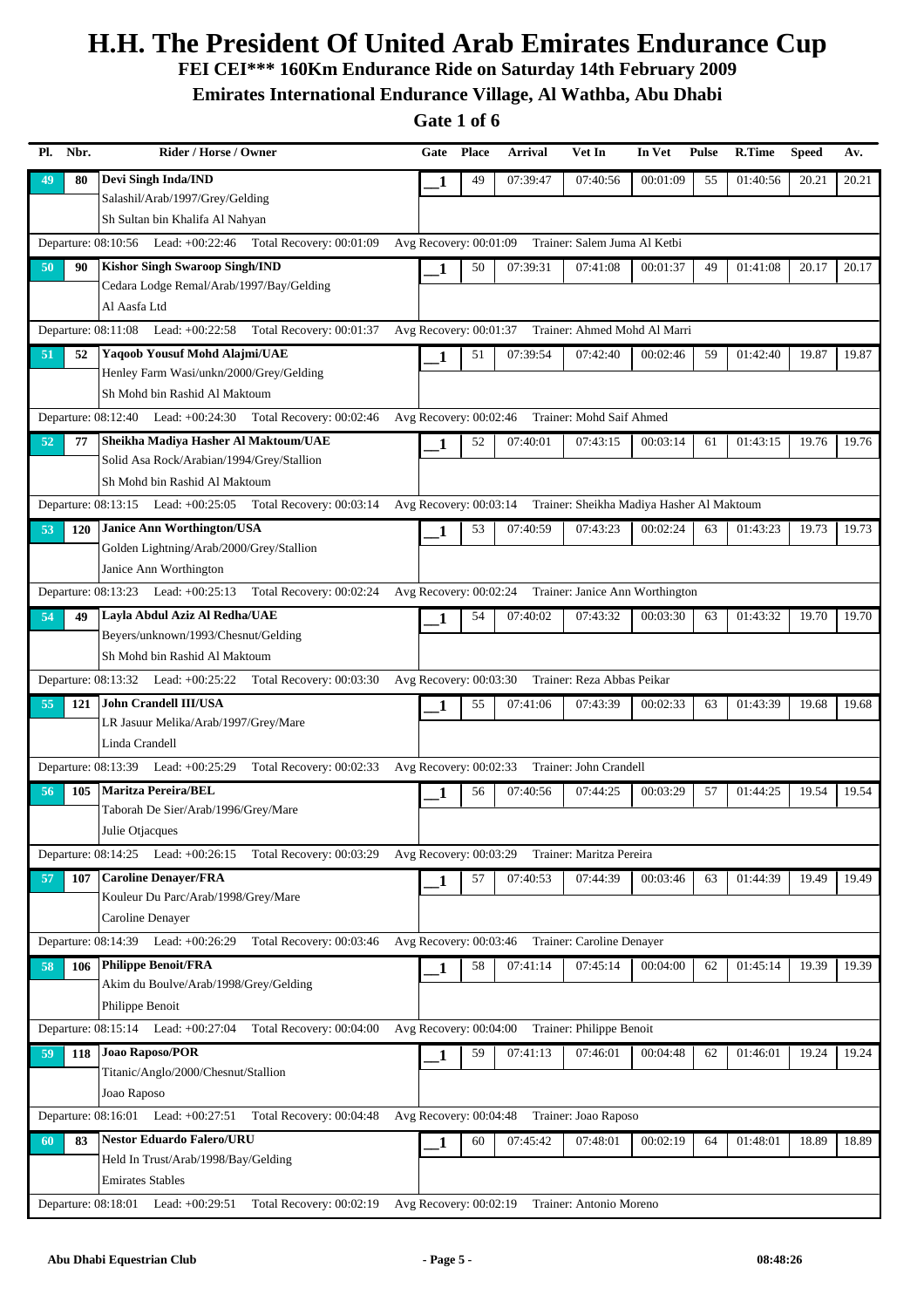**FEI CEI\*\*\* 160Km Endurance Ride on Saturday 14th February 2009**

**Emirates International Endurance Village, Al Wathba, Abu Dhabi**

| Nbr.<br>Pl. |     | Rider / Horse / Owner                                                                                                 | Gate                   | <b>Place</b> | Arrival  | Vet In                                                  | In Vet   | <b>Pulse</b> | R.Time   | <b>Speed</b> | Av.   |
|-------------|-----|-----------------------------------------------------------------------------------------------------------------------|------------------------|--------------|----------|---------------------------------------------------------|----------|--------------|----------|--------------|-------|
| -61         | 54  | <b>Allison Jane Buckley/GBR</b>                                                                                       | 1                      | 61           | 07:47:36 | 07:49:33                                                | 00:01:57 | 53           | 01:49:33 | 18.62        | 18.62 |
|             |     | Istoura/Arabian/1998/Bay/Mare                                                                                         |                        |              |          |                                                         |          |              |          |              |       |
|             |     | <b>Allison Jane Buckley</b>                                                                                           |                        |              |          |                                                         |          |              |          |              |       |
|             |     | Departure: 08:19:33 Lead: +00:31:23<br>Total Recovery: 00:01:57                                                       |                        |              |          | Avg Recovery: 00:01:57 Trainer: Allison Jane Buckley    |          |              |          |              |       |
| 62          | 108 | <b>Pascale Dietsch/FRA</b>                                                                                            | 1                      | 62           | 07:41:24 | 07:50:31                                                | 00:09:07 | 54           | 01:50:31 | 18.46        | 18.46 |
|             |     | Hifrane Du Barthas/Part Arab/1995/Bay/Mare                                                                            |                        |              |          |                                                         |          |              |          |              |       |
|             |     | Kuntz Regis                                                                                                           |                        |              |          |                                                         |          |              |          |              |       |
|             |     | Departure: 08:20:31 Lead: +00:32:21<br>Total Recovery: 00:09:07                                                       | Avg Recovery: 00:09:07 |              |          | Trainer: Pascale Dietsch                                |          |              |          |              |       |
| 63          | 102 | <b>Penny Toft/AUS</b>                                                                                                 | 1                      | 63           | 07:52:08 | 07:53:38                                                | 00:01:30 | 53           | 01:53:38 | 17.95        | 17.95 |
|             |     | Kitt/Arab/1999/Bay/Mare<br>Peter Toft                                                                                 |                        |              |          |                                                         |          |              |          |              |       |
|             |     |                                                                                                                       |                        |              |          |                                                         |          |              |          |              |       |
|             |     | Departure: 08:23:38 Lead: +00:35:28<br>Total Recovery: 00:01:30                                                       | Avg Recovery: 00:01:30 |              |          | Trainer: Peter Toft                                     |          |              |          |              |       |
| 64          | 27  | <b>Stefanie Arnold/GER</b><br>Box Hill Tonderburine/Arab/1998/Bay/Mare                                                | 1                      | 64           | 07:53:04 | 07:55:53                                                | 00:02:49 | 56           | 01:55:53 | 17.60        | 17.60 |
|             |     | Al Reef Stables                                                                                                       |                        |              |          |                                                         |          |              |          |              |       |
|             |     | Total Recovery: 00:02:49<br>Departure: 08:25:53 Lead: +00:37:43                                                       |                        |              |          | Avg Recovery: 00:02:49 Trainer: Yousef Ahmed Al Bloushi |          |              |          |              |       |
|             |     | <b>Beata Dzikowska/POL</b>                                                                                            |                        |              |          |                                                         |          |              |          |              |       |
| 65          | 115 | Cyryl/Arab/1995/Grey/Stallion                                                                                         | 1                      | 65           | 07:53:09 | 07:56:27                                                | 00:03:18 | 51           | 01:56:27 | 17.52        | 17.52 |
|             |     | Beata Dzikowska                                                                                                       |                        |              |          |                                                         |          |              |          |              |       |
|             |     | Departure: 08:26:27 Lead: +00:38:17<br>Total Recovery: 00:03:18                                                       | Avg Recovery: 00:03:18 |              |          | Trainer: Beata Dzikowska                                |          |              |          |              |       |
| 66          | 116 | <b>Kamila Kart/POL</b>                                                                                                |                        | 66           | 07:53:04 | 07:57:50                                                | 00:04:46 | 60           | 01:57:50 | 17.31        | 17.31 |
|             |     | Cert/unkn/1997/Chesnut/Mare                                                                                           | 1                      |              |          |                                                         |          |              |          |              |       |
|             |     | Beata Dzikowska                                                                                                       |                        |              |          |                                                         |          |              |          |              |       |
|             |     | Departure: 08:27:50 Lead: +00:39:40<br>Total Recovery: 00:04:46                                                       | Avg Recovery: 00:04:46 |              |          | Trainer: Beata Dzikowska                                |          |              |          |              |       |
| 67          | 29  | <b>Rebecca Arnold/GER</b>                                                                                             | 1                      | 67           | 07:53:03 | 07:58:06                                                | 00:05:03 | 57           | 01:58:06 | 17.27        | 17.27 |
|             |     | Dahman Vanzant NZL/Arab/1999/Bay/Gelding                                                                              |                        |              |          |                                                         |          |              |          |              |       |
|             |     | Abu Dhabi Equestrian Club                                                                                             |                        |              |          |                                                         |          |              |          |              |       |
|             |     | Departure: 08:28:06 Lead: +00:39:56<br>Total Recovery: 00:05:03                                                       | Avg Recovery: 00:05:03 |              |          | Trainer: Matar Ali Al Hammadi                           |          |              |          |              |       |
| 68          | 81  | Mohd Tarish Eid Al Mansoori/UAE                                                                                       | 1                      | 68           | 07:56:27 | 07:58:11                                                | 00:01:44 | 61           | 01:58:11 | 17.26        | 17.26 |
|             |     | Aigoual Ormuzd/Arab/1995/Grey/Gelding                                                                                 |                        |              |          |                                                         |          |              |          |              |       |
|             |     | Emirates Stables                                                                                                      |                        |              |          |                                                         |          |              |          |              |       |
|             |     | Departure: 08:28:11 Lead: +00:40:01 Total Recovery: 00:01:44 Avg Recovery: 00:01:44 Trainer: Jaume Punti Dachs (Juma) |                        |              |          |                                                         |          |              |          |              |       |
| 69          | 109 | <b>Belinda Hitzler/GER</b>                                                                                            | 1                      | 69           | 07:56:26 | 07:58:15                                                | 00:01:49 | 56           | 01:58:15 | 17.25        | 17.25 |
|             |     | Shagar 5/unkn/1994/Bay/Gelding                                                                                        |                        |              |          |                                                         |          |              |          |              |       |
|             |     | Stefan Schelldorf                                                                                                     |                        |              |          |                                                         |          |              |          |              |       |
|             |     | Total Recovery: 00:01:49<br>Departure: $08:28:15$ Lead: $+00:40:05$                                                   |                        |              |          | Avg Recovery: 00:01:49 Trainer: Belinda Hitzler         |          |              |          |              |       |
| 70          | 117 | <b>Rui Pereira/POR</b>                                                                                                | 1                      | 70           | 07:52:37 | 07:58:17                                                | 00:05:40 | 55           | 01:58:17 | 17.25        | 17.25 |
|             |     | Trovador Da Oliveirinha/unkn/2000/Chesnut/Stallion                                                                    |                        |              |          |                                                         |          |              |          |              |       |
|             |     | Antonio Saldanha                                                                                                      |                        |              |          |                                                         |          |              |          |              |       |
|             |     | Departure: 08:28:17 Lead: +00:40:07<br>Total Recovery: 00:05:40                                                       | Avg Recovery: 00:05:40 |              |          | Trainer: Rui Pereira                                    |          |              |          |              |       |
| 71          | 114 | Cinzia Iacchelli/ITA                                                                                                  | 1                      | 71           | 07:57:01 | 08:00:01                                                | 00:03:00 | 60           | 02:00:01 | 17.00        | 17.00 |
|             |     | Missouri/unkn/1997/Grey/Stallion<br>Cinzia Iaccheli                                                                   |                        |              |          |                                                         |          |              |          |              |       |
|             |     |                                                                                                                       |                        |              |          |                                                         |          |              |          |              |       |
|             |     | Total Recovery: 00:03:00<br>Departure: 08:30:01 Lead: +00:41:51                                                       | Avg Recovery: 00:03:00 |              |          | Trainer: Cinzia Iacchelli                               |          |              |          |              |       |
| 72          | 110 | Simona Garatti/ITA<br>Drago Sauro/Arab/1999/Chesnut/Stallion                                                          | 1                      | 72           | 08:04:34 | 08:08:19                                                | 00:03:45 | 57           | 02:08:19 | 15.90        | 15.90 |
|             |     | Agricola Gabri S.S.                                                                                                   |                        |              |          |                                                         |          |              |          |              |       |
|             |     | Departure: 08:38:19 Lead: +00:50:09<br>Total Recovery: 00:03:45                                                       | Avg Recovery: 00:03:45 |              |          | Trainer: Simona Garatti                                 |          |              |          |              |       |